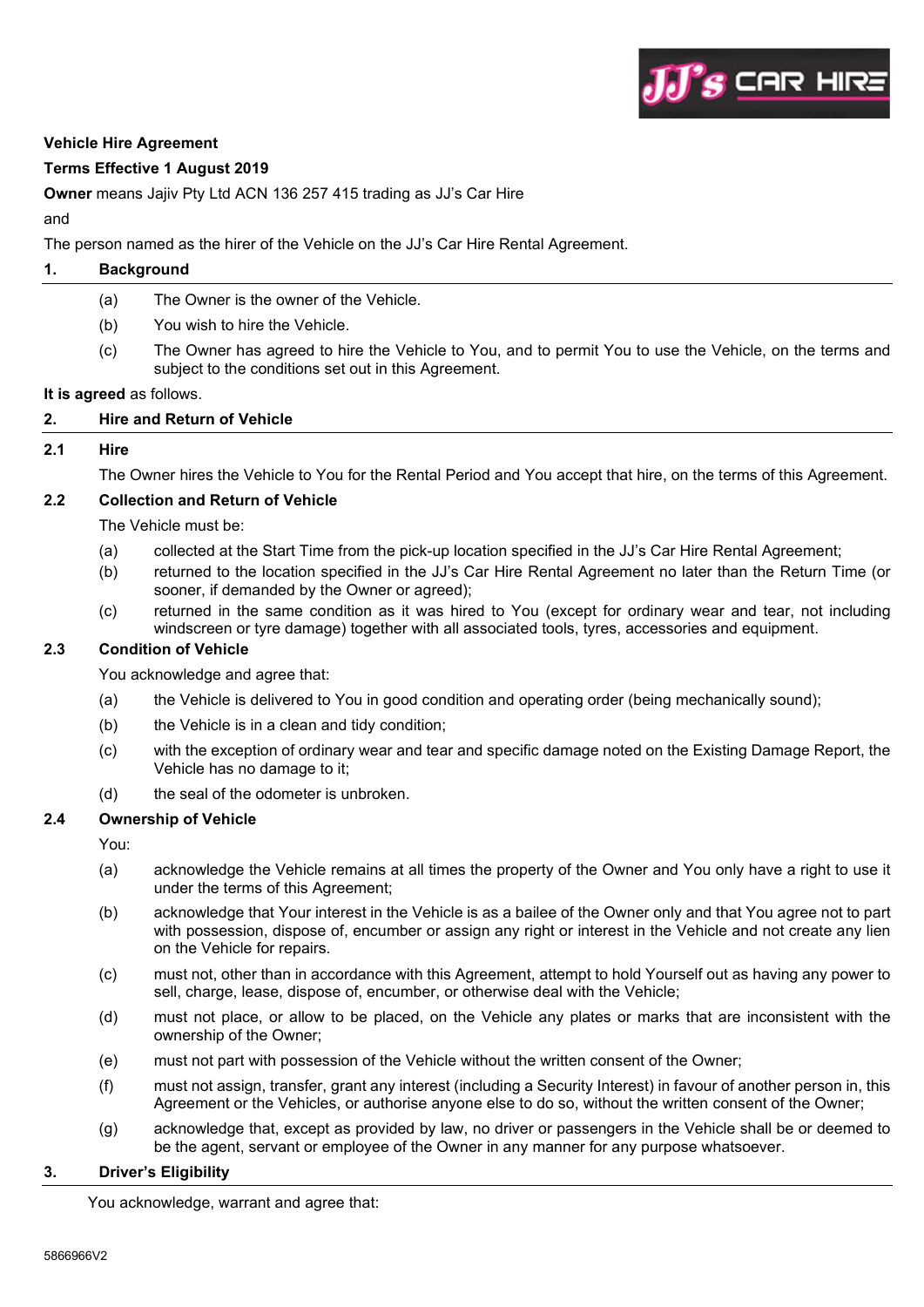

- (a) only You will drive the Vehicle and no other person will operate it or drive it;
- (b) You have not within the 3 years prior to the commencement of the Rental Period:
	- (i) been convicted of an offence relating to driving a Vehicle:
		- (A) under the influence of alcohol or drugs; or
		- (B) with a blood alcohol level over the legal limit.
	- (ii) had your licence cancelled or suspended;
	- (iii) been refused nor had any motor vehicle insurance cancelled.
- (c) You hold a valid current unrestricted motor vehicle licence for the particular class of vehicle hired and have done so for at least 3 years prior to the Start Date.
- (d) All of the information and details provided to the Owner are in all respects true, accurate and correct.

## **4. Permissible and Impermissible Locations of Use**

You must only drive the Vehicle on Sealed Roads, and only within the Authorised Area of Use and no other area or location.

## **5. Prohibited Use**

You are prohibited from using the Vehicle:

- (a) in any location other than within the Authorised Area of Use;
- (b) for any business or commercial purpose (or for a fee), including renting or disposing of the Vehicle to a thirdparty;
- (c) off-road or otherwise not on Sealed Roads;
- (d) in a dangerous or reckless manner;
- (e) in contravention of the law;
- (f) whilst under the influence of drugs (whether illicit, non-illicit, or prescribed (where those prescribed drugs inhibit driving ability)) or alcohol;
- (g) unless you have a valid and lawful entitlement to drive the type of Vehicle hired;
- (h) to carry any flammable, explosive or corrosive materials;
- (i) to propel or tow any vehicle, trailer, boat or other object;
- (j) to carry any greater load and/or number of persons than is lawful or for which it was designed;
- (k) to carry any animal or pet;
- (l) whilst smoking or whilst another person is smoking inside the Vehicle; or
- (m) to commit, or while committing, any unlawful act or offence.

# **6. Fuel**

- (a) You must only put only suitable fuel in the Vehicle (as specified by the manufacturer).
- (b) The Vehicle must be returned with a full tank of suitable fuel (as specified by the manufacturer).

## **7. Maintenance, Accidents, Repairs**

# **7.1 Maintenance**

- (a) You must do all things, and perform such acts, as may be required or necessary to keep and maintain the Vehicle in its current state and condition (fair wear and tear excepted) and otherwise in good working repair and order, including, without limitation:
	- (i) maintaining all relevant oils, coolant, water and other fluid levels to the manufacturer's recommended level as provided in the Vehicle's operating manual;
	- (ii) inflating tyres according to the manufacturer's recommended level;
	- (iii) keeping the Vehicle locked and retaining the keys under Your control; and
	- (iv) only operating the Vehicle in strict accordance with the manufacturer's operating manual.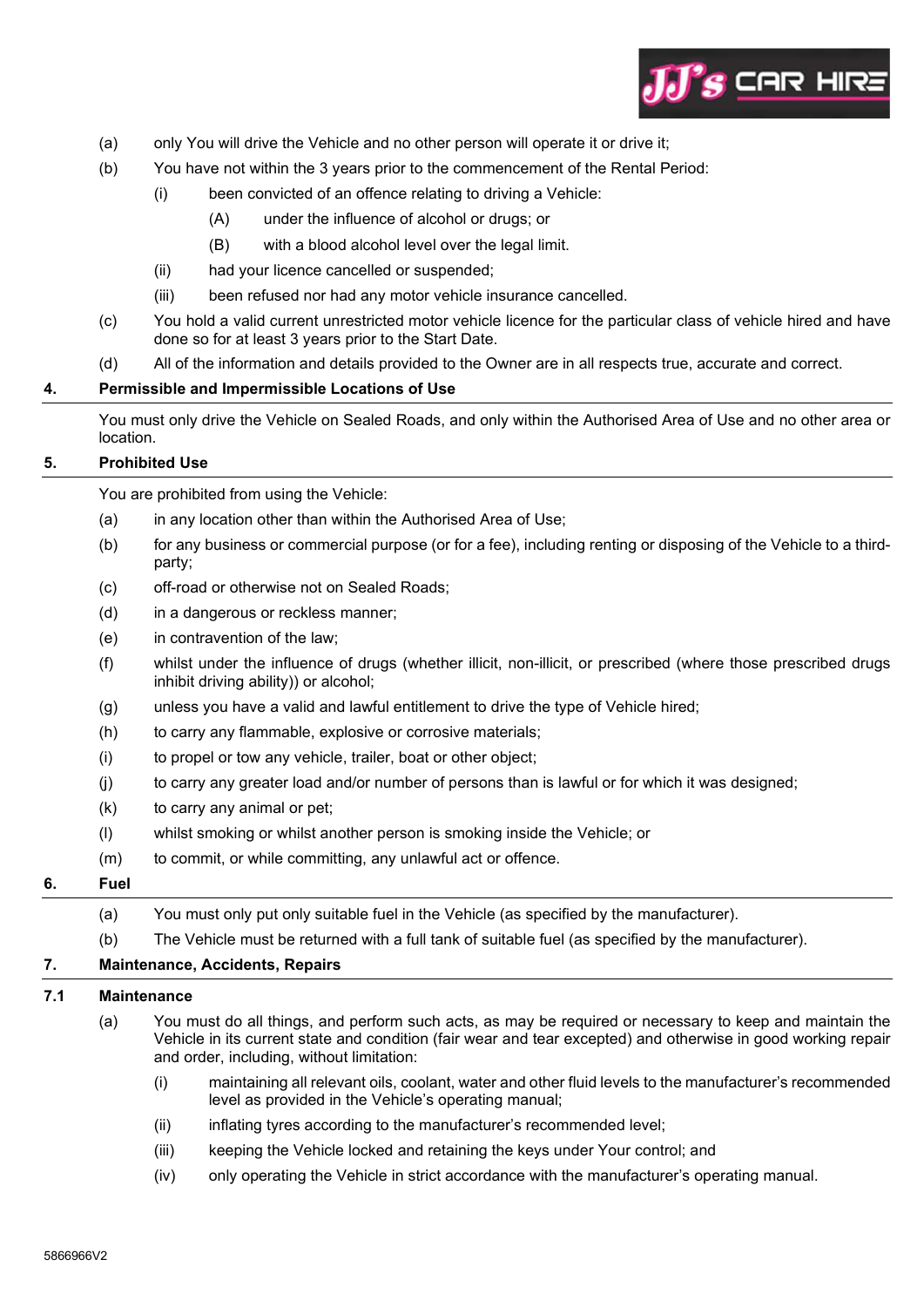

- (b) You must not arrange or undertake any repairs or salvage to the Vehicle (whether because of an accident or a breakdown) without the express prior authority of the Owner.
- (c) You must immediately report to the Owner any damage, malfunction or defect in the Vehicle (whether caused by an Accident, or otherwise).

# **7.2 Accidents**

Where the Vehicle is involved in an Accident You must:

- (a) promptly report the incident to the local police;
- (b) promptly report such incident in writing to the Owner and satisfactorily and accurately complete any forms provided to You by the Owner in respect of such accident and otherwise cooperate with the Owner including giving any statement, information or assistance as may be reasonably required;
- (c) not make or give any offer, promise of payment, settlement, waiver, release, indemnity or admission of liability without the prior written consent of the Owner;
- (d) permit the Owner or its insurers at its own cost to bring, defend, enforce or settle any legal proceedings against a third party; and
- (e) forward to the Owner any claims or correspondence from third parties relating to the loss, damage or Vehicle or within 2 Business Days of receipt.

#### **7.3 Repairs**

- (a) You will indemnify and keep indemnified the Owner with respect to, and will pay on demand made by the Owner, any and all costs associated with any damage to the Vehicle or any part of the Vehicle caused as a result of, or in connection with, Your use or operation of the Vehicle during the Term.
- (b) You agree, without condition or qualification, that:
	- (i) all minor damage and minor repairs are to be repaired / completed (as the case may be) with the Owner's written approval and at Your expense;
	- (ii) any and all major damage or major repairs are to be repaired / completed (as the case may be) by the Owner's nominated repairer and at Your expense;
	- (iii) any and all parts that are used for any major or minor repairs must be genuine parts, unless the Owner has given its prior written consent to the use of other parts, in which case such other parts must be used.
- (c) If, in the absolute discretion of the Owner, the Vehicle is wholly or substantially destroyed, You must, without condition or qualification and irrespective of the reason for such damage/destruction, within 14 days, pay to the Owner, the full replacement cost of the Vehicle. When such payment is made, the Vehicle, including all components fitted to it when it was wholly or substantially destroyed, becomes Your property.

#### **8. Return of Vehicle**

- (a) At the Return Time, You must return the Vehicle to the Owner, at the location specified in the JJ's Car Hire Rental Agreement.
- (b) Upon return of the Vehicle, You and the Owner (or their representatives) will inspect the Vehicle and assess the Vehicle's state of repair.
- (c) On the return of the Vehicle to the Owner, You must (in all respects at Your cost) ensure that:
	- (i) the Vehicle is (without limitation) in the same state, condition and repair:
		- (A) as it was at the Start Time; and
		- (B) as recorded in the Existing Damage Report (in respect of the portions of the Vehicle and parts referred to therein).
- (d) You must only return the Vehicle to the Owner at the Return Time. If you return the Vehicle after business hours You will be deemed to have returned the Vehicle when, and the Daily Rental Charges will continue until, the Owner next opens for business or on the next Business Day, whichever is the sooner.
- (e) If the Vehicle is returned after the Return Time, you will be required to pay an additional daily charge of \$350 (plus GST) for each 24 hour period (or part thereof) until the Vehicle is returned.
- (f) Early return must be agreed and confirmed by the Owner, You are not entitled to a refund of unused hire or any part thereof.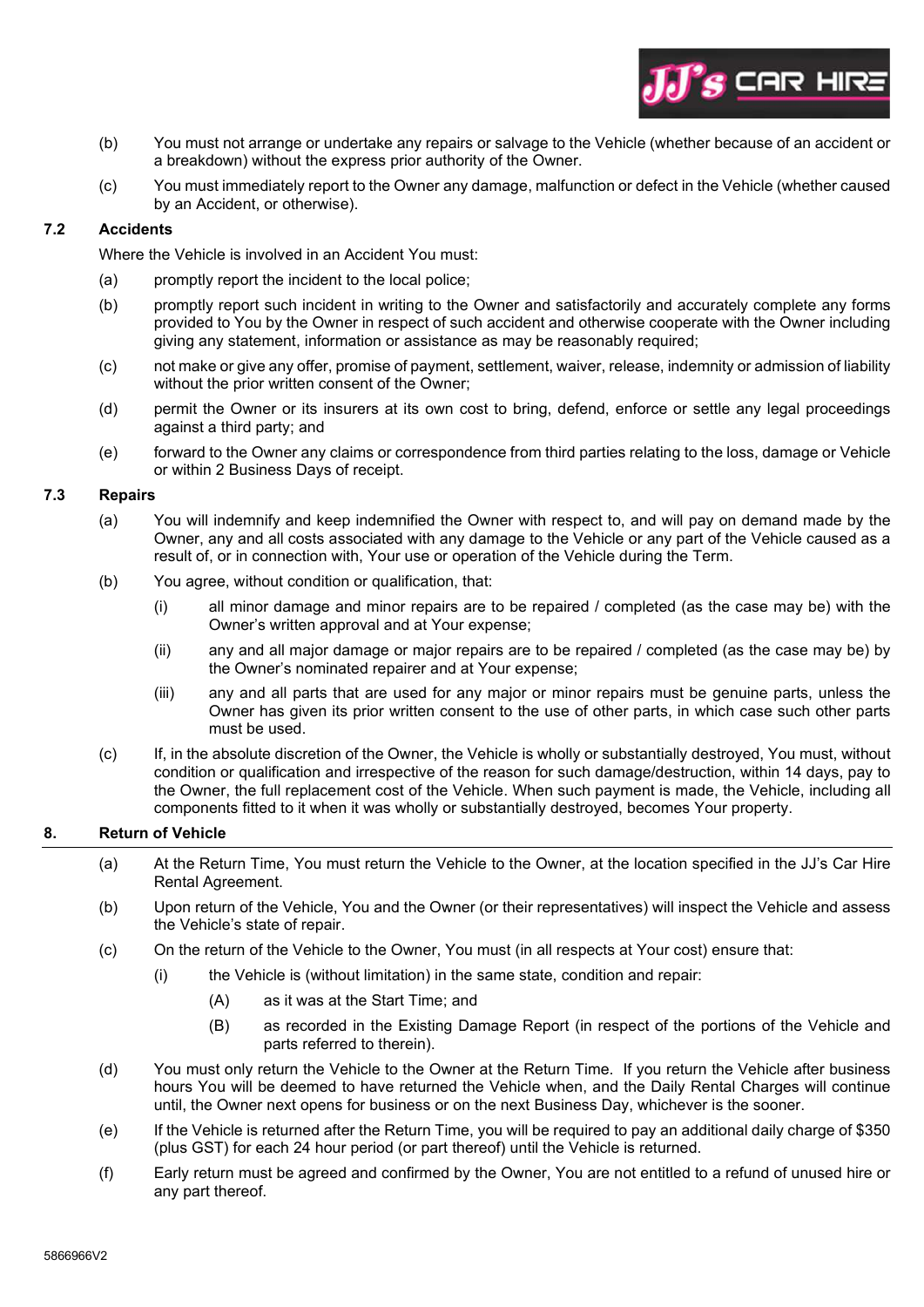

## **9. Indemnity**

# **9.1 Release**

You forever release and discharge the Owner (and its agents and employees) from all Claims:

- (a) arising out of or incidental to the use of the Vehicle;
- (b) to Your personal property, or that of any other person's property left in the Vehicle, or which is received, handled or stored by the Owner at any time before, during or after the Rental Period, whether due to the Owner's negligence or otherwise.

#### **9.2 Damage and Indemnity**

- (a) Damage and Third Party Damage arising out of, or in connection with, the use of the Vehicle or theft of the Vehicle are Your responsibility and must be paid in full, without withholding, deduction, set-off or counterclaim, by You;
- (b) You fully indemnify, and hold harmless, the Owner for any Claim, Damage or Third Party Loss relating to:
	- (i) the use of the Vehicle, damage to it or a third parties' property;
	- (ii) any property:
		- (A) stolen from the Vehicle or otherwise lost or damaged during the rental; or
		- (B) left in the Vehicle after its return to the Owner:
		- (C) of a third party caused by the Vehicle or associated with its use (to the extent that the third party makes or seeks to make a claim against the Owner in connection with such loss).

#### **9.3 No warranty**

The Owner gives no express warranty in relation to the Vehicle (except those that cannot be excluded by law). Where the Owner is permitted to limit its liability under any statutes for breach of an implied condition or warranty the Owner limits its liability to the full extent permitted by law, to the replacement, repair or resupply of the Vehicle. All other warranties, conditions and other obligations which may be otherwise implied are expressly excluded in their entirety. The Owner is not liable to You or any third party for any indirect, special, incidental or consequential damages relating to this Agreement.

#### **9.4 Australian Consumer Law**

Your rights set out in this Agreement are in addition to Your rights as a consumer under relevant legislation, including the Australian Consumer Law. Your rights under the Australian Consumer Law are not excluded, restricted or modified by this Agreement.

## **10. Liability**

You must keep the Owner fully and effectually indemnified and held harmless against any loss, liability, cost or expense (including legal costs on a full indemnity basis) which the Owner incurs, suffers or sustains in connection with:

- (a) the Owner exercising a right under this Agreement:
- (b) the Owner doing anything which You should have done under this Agreement;
- (c) You failing to comply with any provision of this Agreement;
- (d) the payment, omission to make payment or delay in making payment by You of any amount under this Agreement;
- (e) the Owner repossessing any Vehicle;
- (f) the ownership, maintenance, repair, delivery, redelivery, allocation, modification, storage, control, testing, condition, use, manner of use or operation of the Vehicle;
- (g) a person being injured or killed or property being damaged directly or indirectly by the Vehicle or through the use or operation of a Vehicle;
- (h) You breaching any law or regulation in connection with the use or non-use of the Vehicle,

and each indemnity is a continuing obligation, separate and independent from Your other obligations. It continues after this Agreement ends or is terminated. It is not necessary for the Owner to incur expense or to make a payment before it enforces a right of indemnity.

#### **11. Payment of Fees**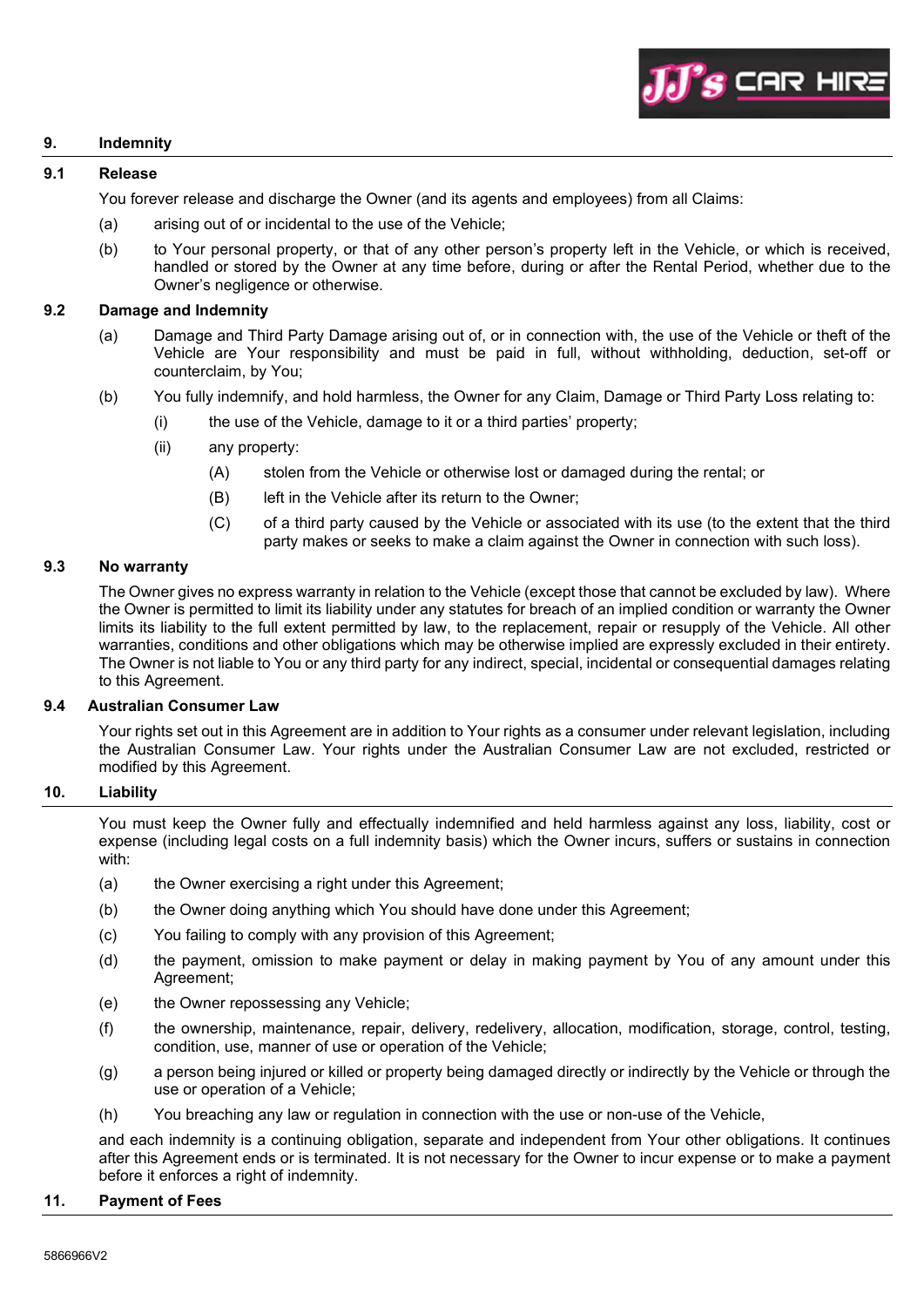

# **11.1 Costs**

- (a) At the Start Time you must pay the Owner the Estimated Rental Charges.
- (b) At the end of the Return Time you must pay the Owner:
	- (i) all Rental Charges payable under this Hire Agreement;
	- (ii) any Excess Kilometre Fee;
	- (iii) the cost of repair of loss or damage to the Vehicle;
	- (iv) where You breach any of Your other obligations under this Agreement, without limiting any other right the Owner has, such sum as is necessary to compensate the Owner for its loss or damage as determined by the Owner acting reasonably;
	- (v) all fines, penalties and other similar charges incurred that involve the Vehicle during the Rental Period plus the Owner's reasonable administration fee per event;
	- (vi) all applicable goods and services tax (GST), stamp duty and any other government taxes or duties that may apply;
	- (vii) the cost to the Owner of recovering the Vehicle (as necessary); and
	- (viii) any other cost or fee payable to the Owner under any other term of this Agreement.
- (c) If the seal of the odometer is broken, or otherwise tampered with, You will be required to pay an extra charge of \$250 (plus GST) as well as the cost of repairing or replacing the odometer.
- (d) If the Vehicle is returned with less than a full tank of fuel you will be charged at double the market price prevailing on the day the Vehicle is returned for each litre of fuel required to fill the fuel tank.

## **11.2 Payment**

At the Start Time you:

- (a) must provide Your credit card details which will be retained by the Owner;
- (b) agree and acknowledge that any monies payable by You under this agreement will be debited to Your credit card, unless otherwise paid on or before such monies become due and payable; and
- (c) irrevocably and unconditionally authorise the Owner to charge to Your credit card all charges payable by You under this Agreement, howsoever arising and whether they are payable presently, in the future, or contingently, unless they are paid on or before their due date, in accordance with this Agreement.

## **11.3 Interest and Overdue Charges**

- (a) Any amount not paid in full and on time incurs interest at a rate of 10% per annum (calculated daily).
- (b) The Owner's costs of recovering or attempting to recover from You any amount payable pursuant to this Agreement is payable by you on demand, including any mercantile agent's costs, and legal costs on a full indemnity basis. You indemnify the Owner in respect of any such fees and/or charges.

#### **12. Breach of these Terms and Conditions**

- (a) The Owner shall have the right to terminate this Agreement and take immediate possession (without prior demand) of the Vehicle at any time if You breach your obligations under this Agreement.
- (b) Breaches of this Agreement will result in You paying for (without limitation, and without in any way limiting any other provision of this Agreement):
	- (i) all costs to restore the Vehicle to its original condition or replacement of the Vehicle; and/or
	- (ii) loss of the revenue to the Owner; and/or
	- (iii) damage to third party property being Your full responsibility; and/or
	- (iv) all costs of towing, storage and recovery of the Vehicle.
- (c) For the avoidance of doubt, in the event of termination of this document:
	- (i) the unpaid balance of any fees payable under clause 11.1 (or otherwise under this Agreement) become immediately due and payable to the Owner.
	- (ii) You must return the Vehicle in accordance with clauses 2 and 8.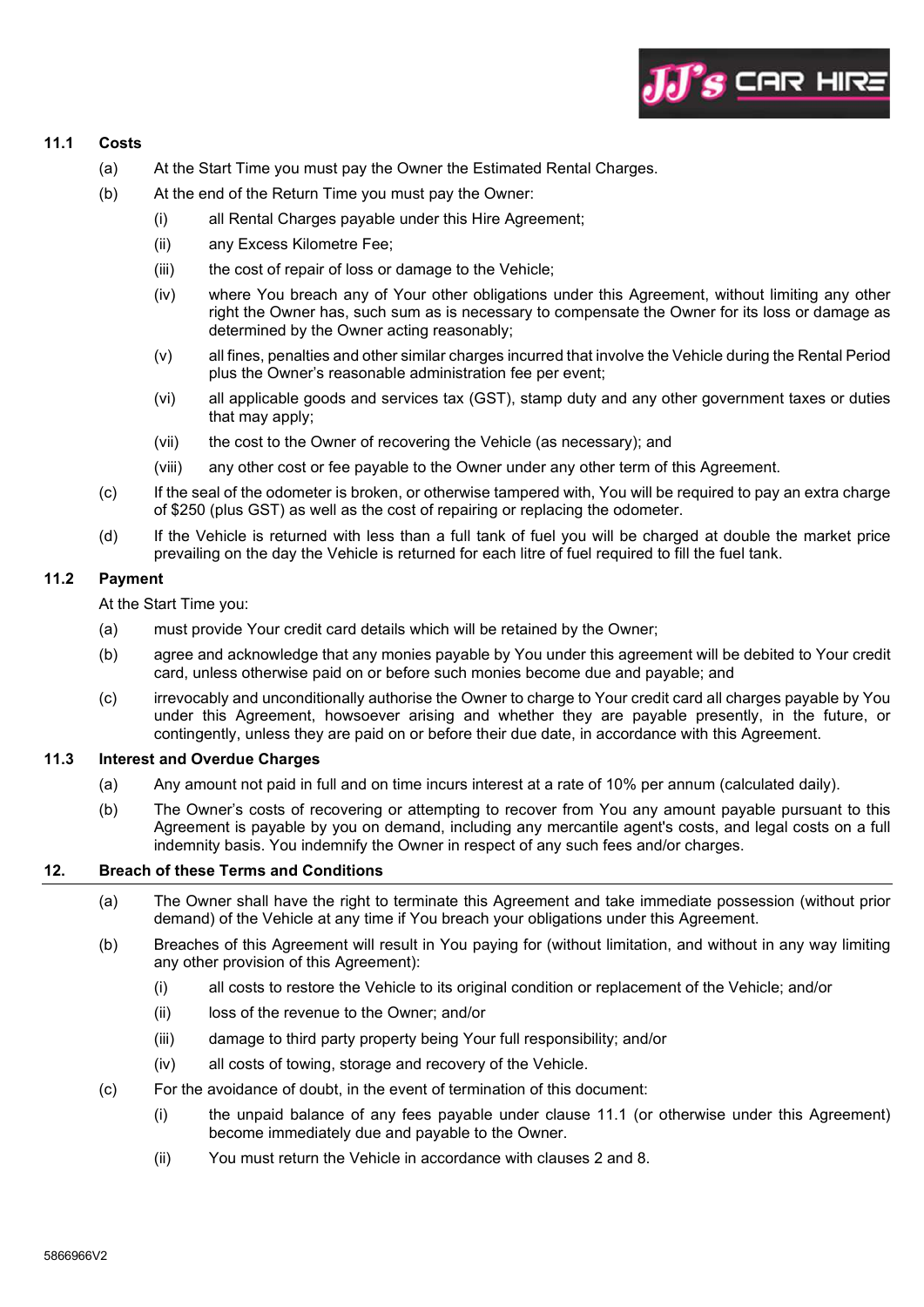

- (d) Without limiting clause 12(b), upon termination of this Agreement by the Owner in accordance with this Agreement, You must pay to the Owner all costs and expenses reasonably incurred by the Owner in connection with any such termination, including all costs and expenses reasonably incurred in:
	- (i) undertaking any works to the Vehicle;
	- (ii) recovering possession of the Vehicle if You fail to return the Vehicle in accordance with the terms of this Agreement and such costs and expenses are also payable by You to the Owner if You fail to return the Vehicles in accordance with this Agreement.

# **13. GST**

The consideration expressed in this Agreement for any taxable supply made under or in connection with the amounts payable under this Agreement does not include goods and services tax (GST) or any similar tax, stamp duty or any other tax, duty, surcharge, levy or fee ("charges") imposed by State or Federal Government that is to be charged and collected by the Owner and that has application to any supply or use made under or in connection with this Agreement or in relation to the use or the likely use of any roads, facilities or other infrastructure by You during the Rental Period. Any additional amount on account of such charges shall be calculated without any deduction or set-off of any other amount and is payable to the Owner upon demand.

## **14. Interpretation**

## **14.1 Definitions**

In this document:

**Accident** means any collision between the Vehicle and any object, including but not limited to another vehicle, that causes or results in Damage, Claim, or Third Party Loss**.** 

**Agreement** means this vehicle hire agreement (and including the Schedules).

**Authorised Area of Use** means only that portion of the Northern Territory of Australia which is north of Katherine (but inclusive of the Katherine township).

**Australian Consumer Law** means Schedule 2 of the *Competition and Consumer Act 2010* (Cth).

**Business Day** means any day which is not a Saturday, Sunday or public holiday in Darwin.

**Claim** means any cost, expense, loss, damage, claim, action, proceeding or other liability (whether in contract, tort or otherwise), however arising (whether or not presently ascertained, immediate, future or contingent) and includes legal costs on a full indemnity basis.

**Daily Rental Charge** means daily rental charge specified in the JJ's Car Hire Rental Agreement.

**Damage** means any:

- (a) Loss or damage to the Vehicle, however caused (except reasonable wear and tear);
- (b) Towing, salvage and recovery fees; or
- (c) Loss of Use.

**Estimated Rental Charges** means the Rental Period (in days) multiplied by the Daily Rental Rate, as specified in the JJ's Car Hire Rental Agreement.

**Excess Kilometre Fee** means the fee specified in the JJ's Car Hire Rental Agreement that is imposed (on a per kilometre basis) for every kilometre in excess of the Maximum Kilometres.

**Existing Damage Report** means the report illustrated in the JJ's Car Hire Rental Agreement which is an accurate record of the state of repair, use and condition of the portions of the Vehicle and parts referred to therein, as at the Start Time.

**JJ's Car Hire Rental Agreement** means the rental agreement signed by the Hirer in the form annexed at Schedule 1. The terms specified in JJ's Car Hire Rental Agreement apply to and form part of this Agreement and prevail to the extent of any inconsistency in respect of the terms stated herein.

**Maximum Kilometres** means the number of kilometres specified in the JJ's Car Hire Rental Agreement, which is the maximum number of kilometres which the Vehicle may be driven throughout the Rental Period before the Excess Kilometre Fee applies.

**Owner** means the person or entity described as the Owner at the beginning of this Agreement**.** 

**Owner's Privacy Policy** means the Owner's privacy policy adopted for the business operated by the Owner as may be varied from time to time.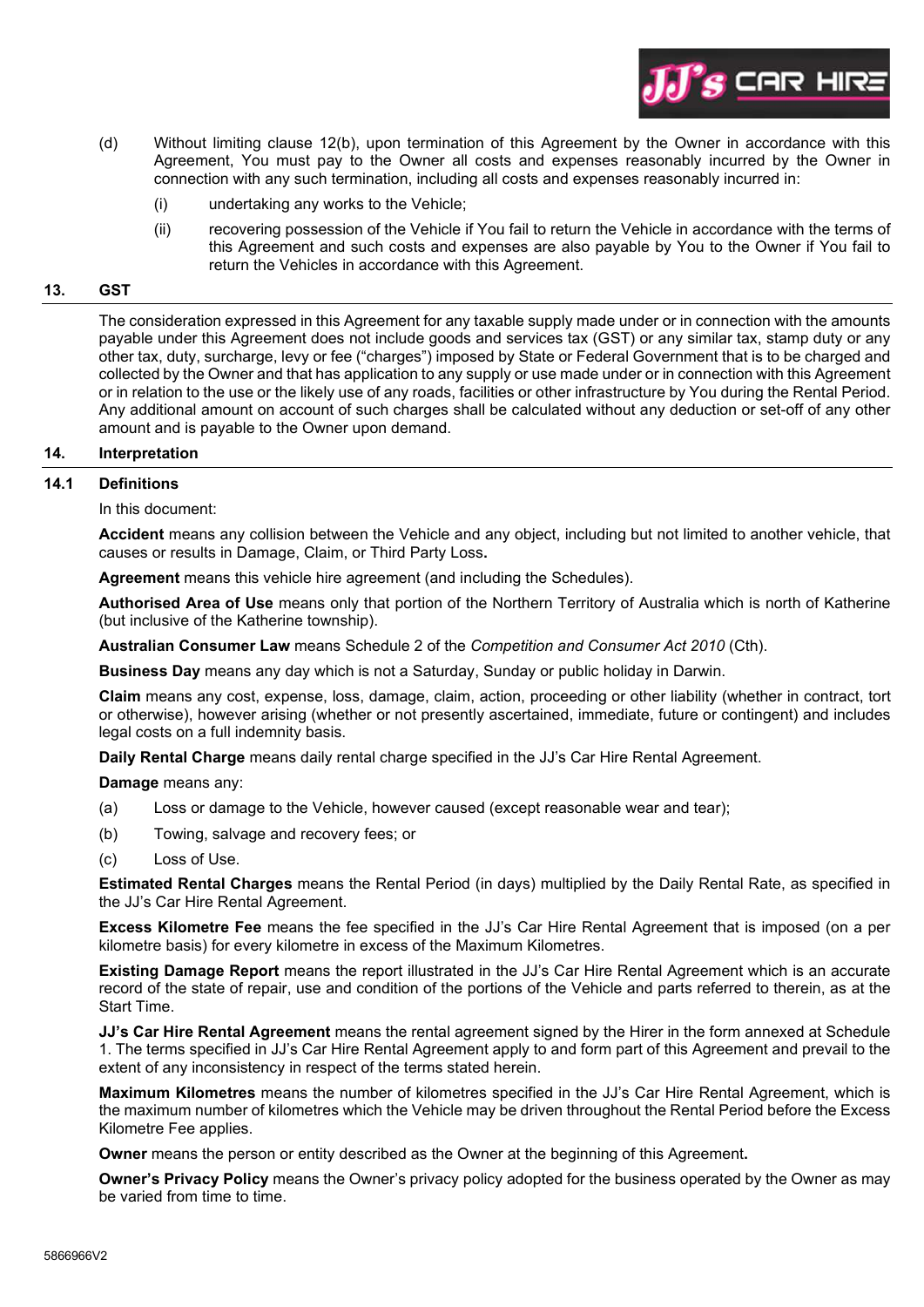

**Rental Period** means the period commencing at the Start Time as shown in the JJ's Car Hire Rental Agreement and ending at the Return Time (unless extended by Us mutually in writing).

**Return Time** means the time and date that You have agreed to return the Vehicle to the Owner, as noted in the JJ's Car Hire Rental Agreement.

**Start Time** means the time and date that You took possession of the Vehicle, as noted on the JJ's Car Hire Rental Agreement.

**Schedule** means the schedule to this Agreement.

**Sealed Road** being a road sealed with a hard material such as tar, bitumen or concrete.

**Third Party Loss** means any loss or damage to third party property, including motor vehicles, and any third party Claim for loss of any kind.

**Vehicle** means the motor vehicle described in the named as the hirer of the Vehicle on the JJ's Car Hire Rental Agreement and includes all its parts, components and accessories supplied with or attached to the Vehicle by the Owner from time to time.

**You, Yourself or Your** means the person(s) with whom this Agreement is made, being the person named as the hirer of the Vehicle on the JJ's Car Hire Rental Agreement.

#### **14.2 Interpretation**

In this document, unless it is stated to the contrary:

- (a) the singular includes the plural and conversely;
- (b) if a word or phrase is defined, its other grammatical forms have a corresponding meaning;
- (c) a reference to a party to this document or another agreement or document includes the party's successors, permitted substitutes and permitted assigns (and, where applicable, the party's legal personal representatives);
- (d) a reference to legislation or to a provision of legislation includes a modification or re-enactment of it, a legislative provision substituted for it and a regulation or statutory instrument issued under it;
- (e) if a party consists of more than 1 person, a reference to that party is a reference to those persons jointly and severally;
- (f) a reference to a right or obligation of any 2 or more persons confers that right, or imposes that obligation, as the case may be, jointly and severally;
- (g) a reference to a Recital or Schedule shall be to a recital to or schedule attached to this Agreement;
- (h) the Recitals and Schedules shall form part of this Agreement;
- (i) a reference to *a party* to this Agreement shall include that party's successors and permitted assigns;

# **15. Miscellaneous**

#### **15.1 Entire agreement**

This Agreement constitutes the entire agreement between the parties with respect to its subject matter and supersedes all prior agreements and understandings between them in connection with it.

#### **15.2 Amendment, Waiver and Severance**

- (a) No amendment or variation of this document is valid or binding on a party unless made in writing and executed by each party.
- (b) No failure to exercise nor any delay in exercising any right, power or remedy by a party operates as a waiver. A single or partial exercise of any right, power or remedy does not preclude any other or further exercise of that or any other right, power or remedy. A waiver is not valid or binding on the party granting that waiver unless made in writing.
- (c) If any clause or part of a clause is illegal, unenforceable or invalid, that clause or part of a clause is to be read down to avoid the illegality or unenforceability and if that is not possible, it is treated as removed from this Agreement, such that the remainder of this Agreement is not affected.

# **15.3 Privacy Policy Statement**

- (a) The terms of the Owner's Privacy Policy forms part of this Agreement.
- (b) The Owner's Privacy Policy sets out how We collect, use, store and disclose Your Personal Information.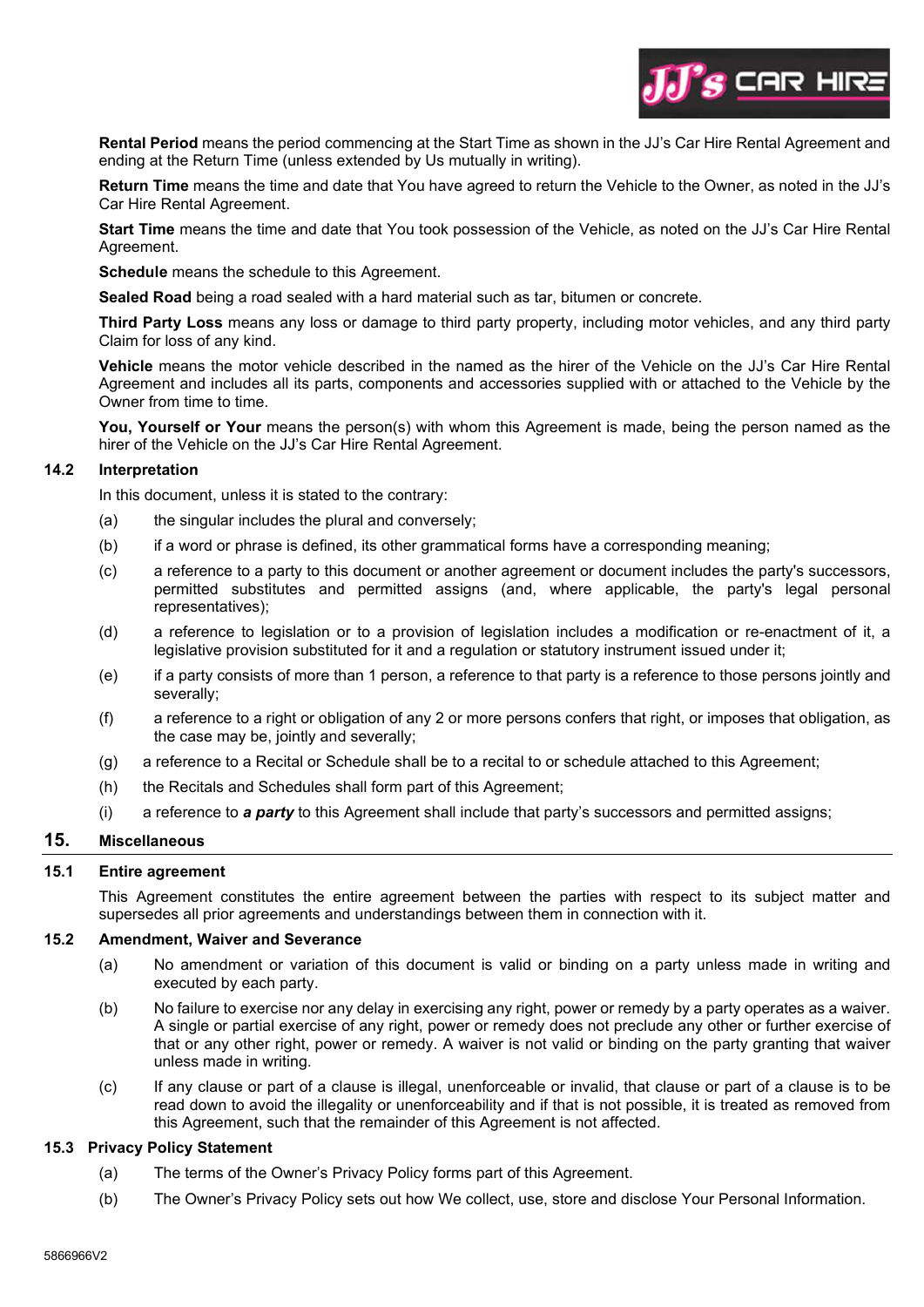

- (c) If We do not collect Personal Information from You, We will not be able to rent You a Vehicle and if any of the Personal Information You provide is incomplete or inaccurate, the quality of the Owner's services may be compromised.
- (d) By entering into the Rental Contract with Us and by providing Us with Personal Information, You represent to Us and We proceed on the basis that You have read and agree to the terms of the Owner's Privacy Policy.

## **15.4 Applicable Law**

- (a) This document is governed by and construed under the law in the Northern Territory of Australia.
- (b) Any legal action in relation to this document against any party or its property may be brought in any court of competent jurisdiction in the Northern Territory of Australia.
- (c) Each party by execution of this document irrevocably, generally and unconditionally submits to the nonexclusive jurisdiction of any court specified in this provision in relation to both itself and its property.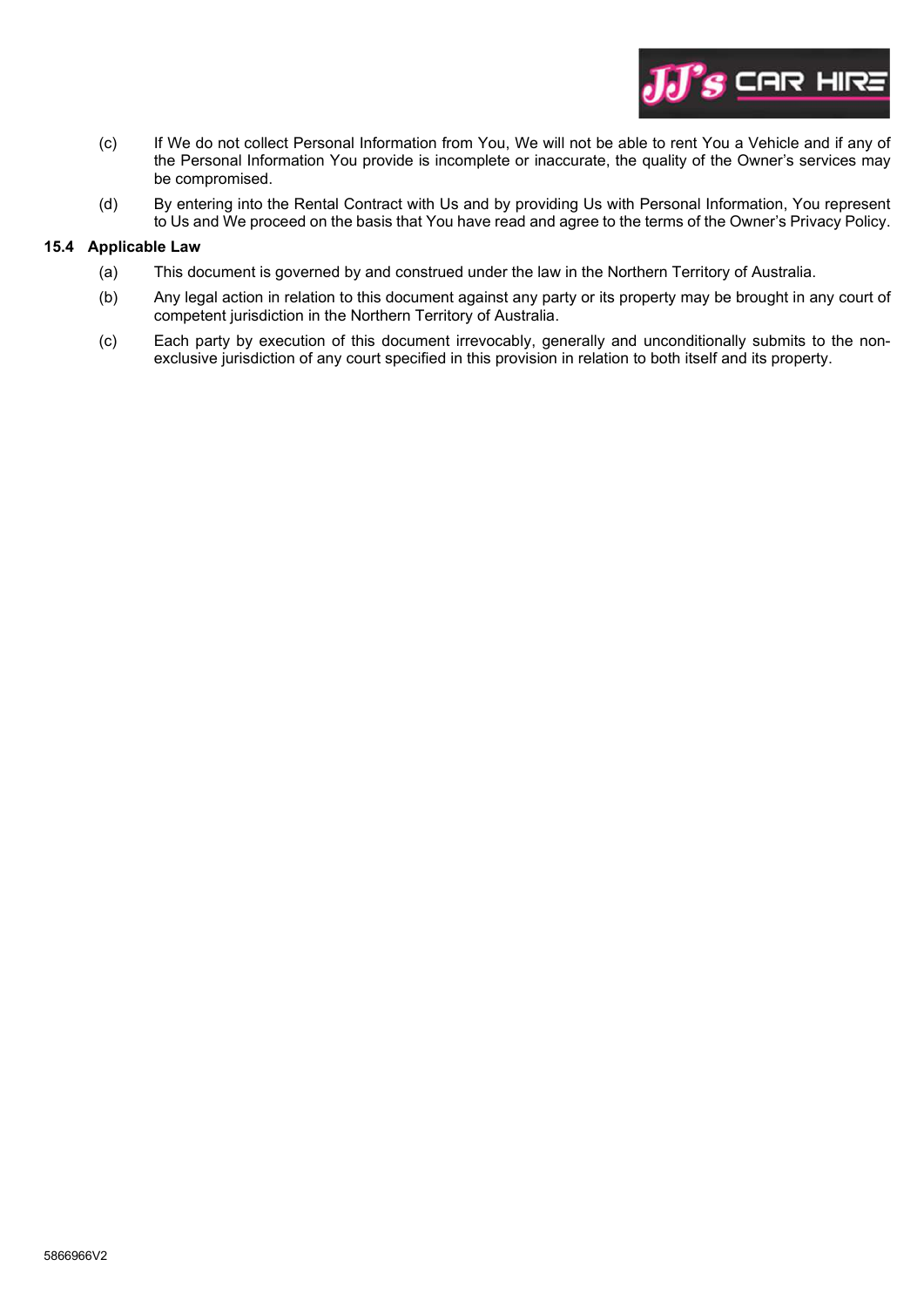

# **Schedule 1 - JJ's Car Hire Rental Agreement**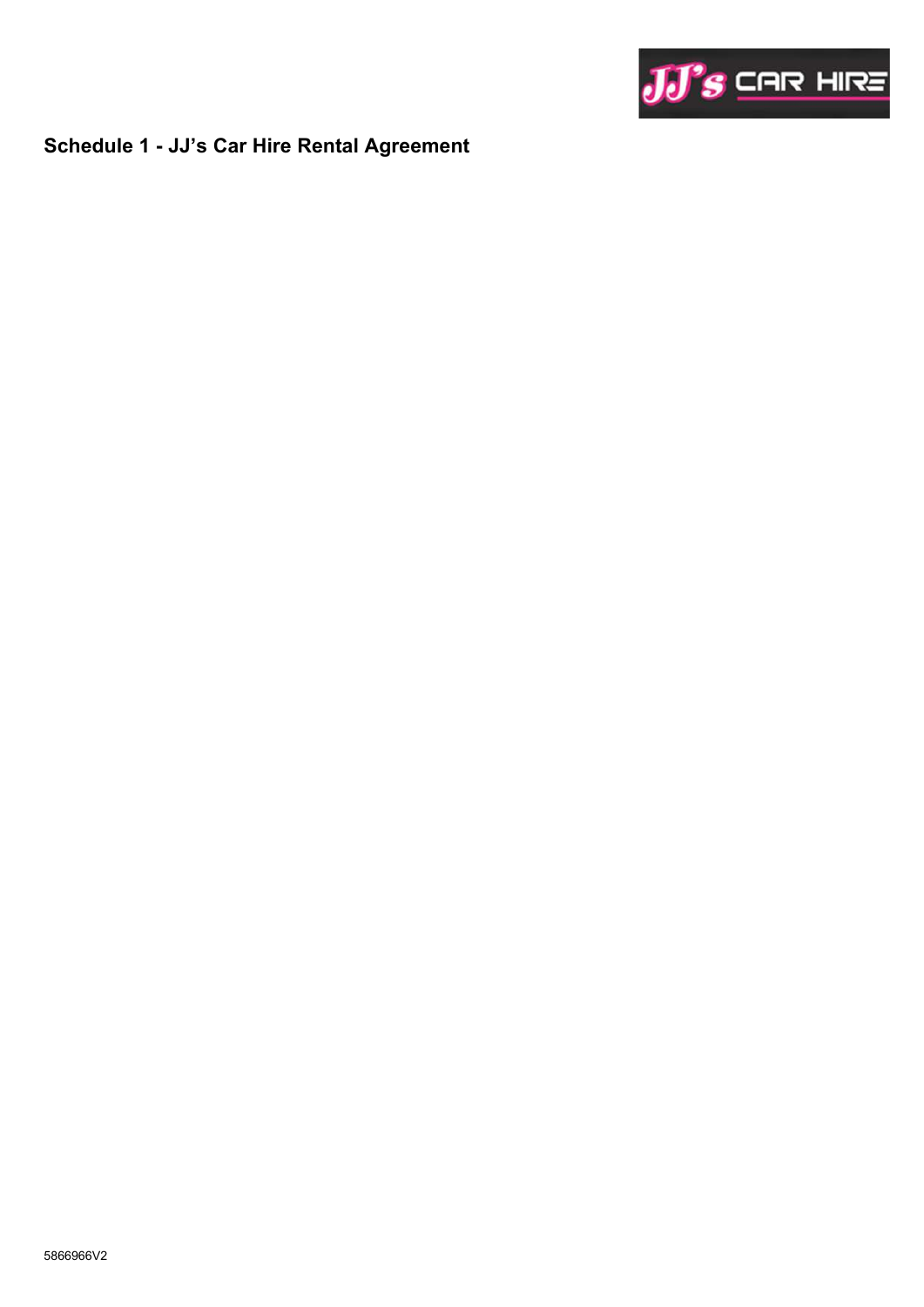

7-9 Goyder Road Parap NT PO Box 4457 Darwin NT 0800 Tel: 0427 214229 Email: james@jjscarhire.com.au GST: ABN 59 136 257 415

| <b>Rental Agreement #:</b>                                                |            |                                                                                                    |      |                                                                                                                  |                     |
|---------------------------------------------------------------------------|------------|----------------------------------------------------------------------------------------------------|------|------------------------------------------------------------------------------------------------------------------|---------------------|
| Hirer's Name:                                                             |            |                                                                                                    |      | DOB:                                                                                                             |                     |
| Licence No.:                                                              | Issued In: |                                                                                                    |      | Expiry Date:                                                                                                     |                     |
| Address:                                                                  |            |                                                                                                    |      |                                                                                                                  |                     |
| Phone:                                                                    |            | Mobile:                                                                                            |      | Email:                                                                                                           |                     |
| Front                                                                     | R<br>┚     | Symbols to be used:<br>X CHIP<br>DENT<br>O<br>Back<br>SCRATCH<br><b>SCUFF</b><br>ø<br>Accessories: |      | <b>Vehicle Details</b><br>Make:<br>Model:<br><b>Licence Plate:</b><br>Kms Out:<br><b>Fuel Type:</b><br>Fuel Out: | Kms In:<br>Fuel In: |
| <b>Rental Details</b><br><b>Start Date / Time:</b><br>Return Date / Time: |            | <b>Pickup Location:</b><br><b>Return Location:</b>                                                 |      |                                                                                                                  |                     |
| <b>Rates &amp; Fees</b>                                                   |            | Qty                                                                                                | Days | Rate                                                                                                             | <b>Total</b>        |
|                                                                           |            |                                                                                                    |      |                                                                                                                  |                     |
|                                                                           |            |                                                                                                    |      |                                                                                                                  |                     |
|                                                                           |            |                                                                                                    |      |                                                                                                                  |                     |
|                                                                           |            |                                                                                                    |      |                                                                                                                  |                     |
| <b>Total</b>                                                              |            |                                                                                                    |      |                                                                                                                  |                     |
| <b>Payment Details</b>                                                    |            |                                                                                                    |      |                                                                                                                  | <b>Amount Paid</b>  |
|                                                                           |            |                                                                                                    |      |                                                                                                                  |                     |
|                                                                           |            |                                                                                                    |      |                                                                                                                  |                     |
| <b>Balance Due</b>                                                        |            |                                                                                                    |      |                                                                                                                  |                     |
| <b>Additional Driver 1:</b>                                               |            |                                                                                                    |      | DOB:                                                                                                             |                     |
| Licence No.:                                                              |            | Issued In:                                                                                         |      | Expiry Date:                                                                                                     |                     |
| Phone:                                                                    |            |                                                                                                    |      | Email:                                                                                                           |                     |
| <b>Additional Driver 2:</b>                                               |            |                                                                                                    |      | DOB:                                                                                                             |                     |
| Licence No.:                                                              |            | Issued In:                                                                                         |      | Expiry Date:                                                                                                     |                     |
| Phone:                                                                    |            |                                                                                                    |      | Email:                                                                                                           |                     |

**SUBJECT TO TERMS AND CONDITIONS ON OUR WEBSITE - www.jjscarhire.com.au Any accident must be reported immediately to the Police on 131444 and multiple vehicle accidents must be accompanied by a police report and the other drivers details. Please notify JJs Car Hire once this process is complete.**  Should the hirer(s)fail to comply with any conditions of this contract, all losses and damages suffered by the owner arising out of such failure shall be bourne by and paid for by the hirer(s). Subject to the terms & conditions contained on this document and on the website hereof of which the hirer(s) acknowledges that they are aware, the hirer agrees to rent the above vehicle and elects to pay all amounts payable under this agreement by the method of payment of which details are given on this document. **Should JJs Car Hire need to engage the services of a debt collector,** 

**the hirer agrees to pay the costs associated with this ...........**

**The Hirer(s) accept responsibility for all traffic violations. A fee of \$22.00 will apply for processing of any infringements .........**

**HIRER(S) RESPONSIBILITY VEHICLES NEED TO BE RETURNED WITH A FULL TANK OF FUEL. DOUBLE THE BOWSER PRICE WILL BE CHARGED FOR FAILURE TO MEET THIS REQUIREMENT. NO EXCEPTIONS ...................**

**WARNING - Hire Extensions will only be granted where payment has been made upfront and are subject to availability. Late payments for extensions will incur a charge of \$11/day (Inc GST) ..............**